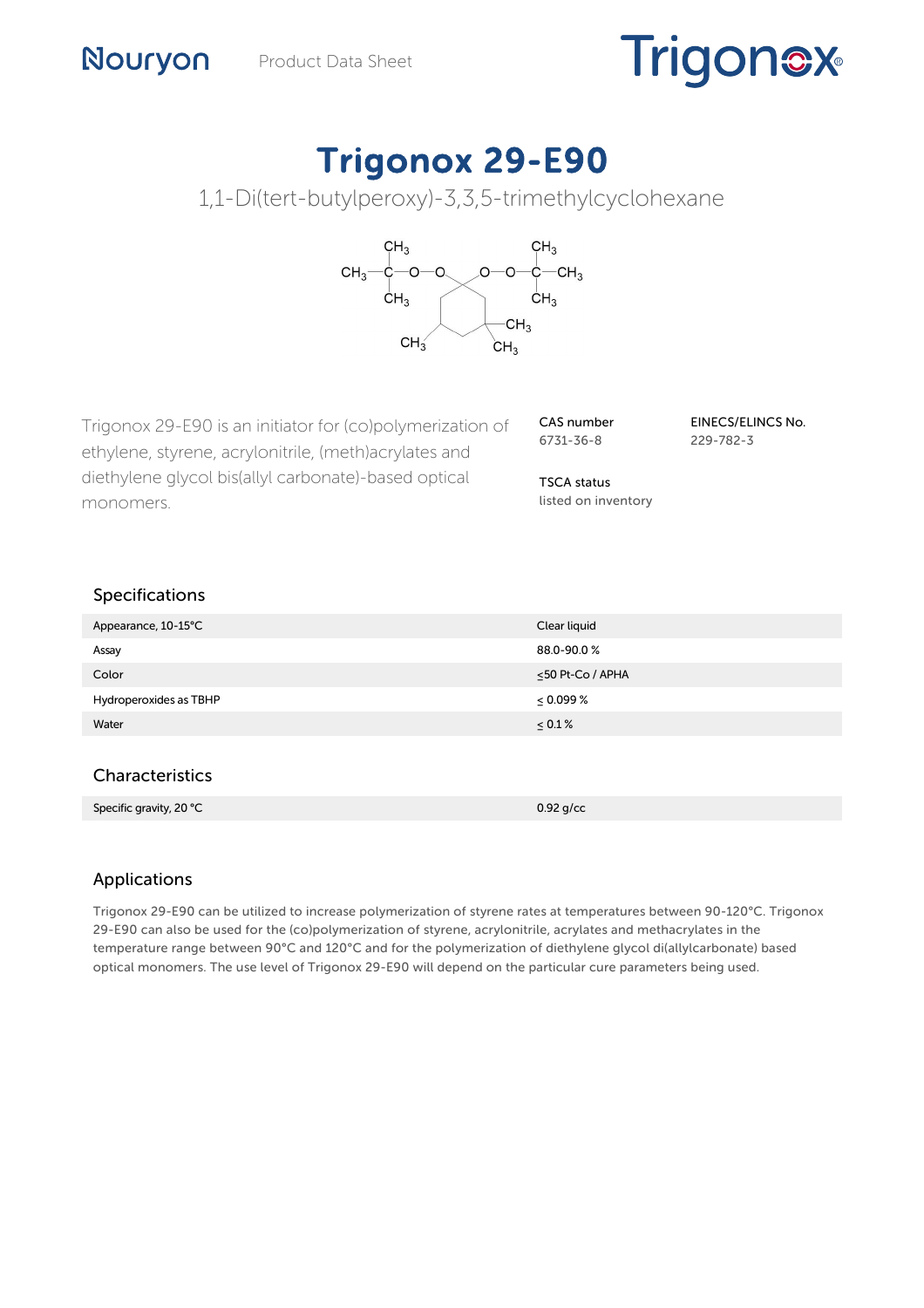#### Half-life data

The reactivity of an organic peroxide is usually given by its half-life (t1/2) at various temperatures. For Trigonox 29-E90 in chlorobenzene:

| 0.1 <sub>hr</sub> | at 128°C (262°F)                        |
|-------------------|-----------------------------------------|
| 1 <sub>hr</sub>   | at 105°C (221°F)                        |
| 10 <sub>hr</sub>  | at 85°C (185°F)                         |
| Formula 1         | kd=A-e-Ea/RT                            |
| Formula 2         | t <sup>1</sup> / <sub>2</sub> =(ln2)/kd |
| Ea                | 127.52 kJ/mole                          |
| A                 | 7.59E+13 s-1                            |
| R                 | 8.3142 J/mole K                         |
| $\mathsf{T}$      | (273.15+°C) K                           |

#### Thermal stability

Organic peroxides are thermally unstable substances, which may undergo self-accelerating decomposition. The lowest temperature at which self-accelerating decomposition of a substance in the original packaging may occur is the Self-Accelerating Decomposition Temperature (SADT). The SADT is determined on the basis of the Heat Accumulation Storage Test.

| <b>SADT</b> | $60^{\circ}$ C (140°F)                                                                                                                                                                                                                                        |
|-------------|---------------------------------------------------------------------------------------------------------------------------------------------------------------------------------------------------------------------------------------------------------------|
| Method      | The Heat Accumulation Storage Test is a recognized test method for the<br>determination of the SADT of organic peroxides (see Recommendations on the<br>Transport of Dangerous Goods, Manual of Tests and Criteria - United Nations, New<br>York and Geneva). |

#### Storage

Due to the relatively unstable nature of organic peroxides a loss of quality can be detected over a period of time. To minimize the loss of quality, Nouryon recommends a maximum storage temperature (Ts max.) for each organic peroxide product.

| Ts Max. | 25°C (77°F)                                                                                                                                                                   |
|---------|-------------------------------------------------------------------------------------------------------------------------------------------------------------------------------|
| Note    | When stored under these recommended storage conditions, Trigonox 29-E90 will<br>remain within the Nouryon specifications for a period of at least 3 months after<br>delivery. |

#### Packaging and transport

In North America Trigonox 29-E90 is packed in an Akzopak of 35 lb net weight. In other regions the standard packaging is a 30-liter Nourytainer for 25 kg peroxide solution. Both packaging and transport meet the international regulations. For the availability of other packed quantities consult your Nouryon representative. Trigonox 29-E90 is classified as Organic peroxide type C; liquid, Division 5.2; UN 3103

## Safety and handling

Keep containers tightly closed. Store and handle Trigonox 29-E90 in a dry well-ventilated place away from sources of heat or ignition and direct sunlight. Never weigh out in the storage room. Avoid contact with reducing agents (e.g. amines), acids, alkalis and heavy metal compounds (e.g. accelerators, driers and metal soaps). Please refer to the Safety Data Sheet (SDS) for further information on the safe storage, use and handling of Trigonox 29-E90. This information should be thoroughly reviewed prior to acceptance of this product. The SDS is available at nouryon.com/sds-search

## Major decomposition products

Carbon dioxide, Carbon monoxide, Methane, 3,3,5-Trimethylcaprolactone, polymer (Cl9), tert-Butanol, Acetone, 3,3,5- Trimethylcyclohexanone, Water